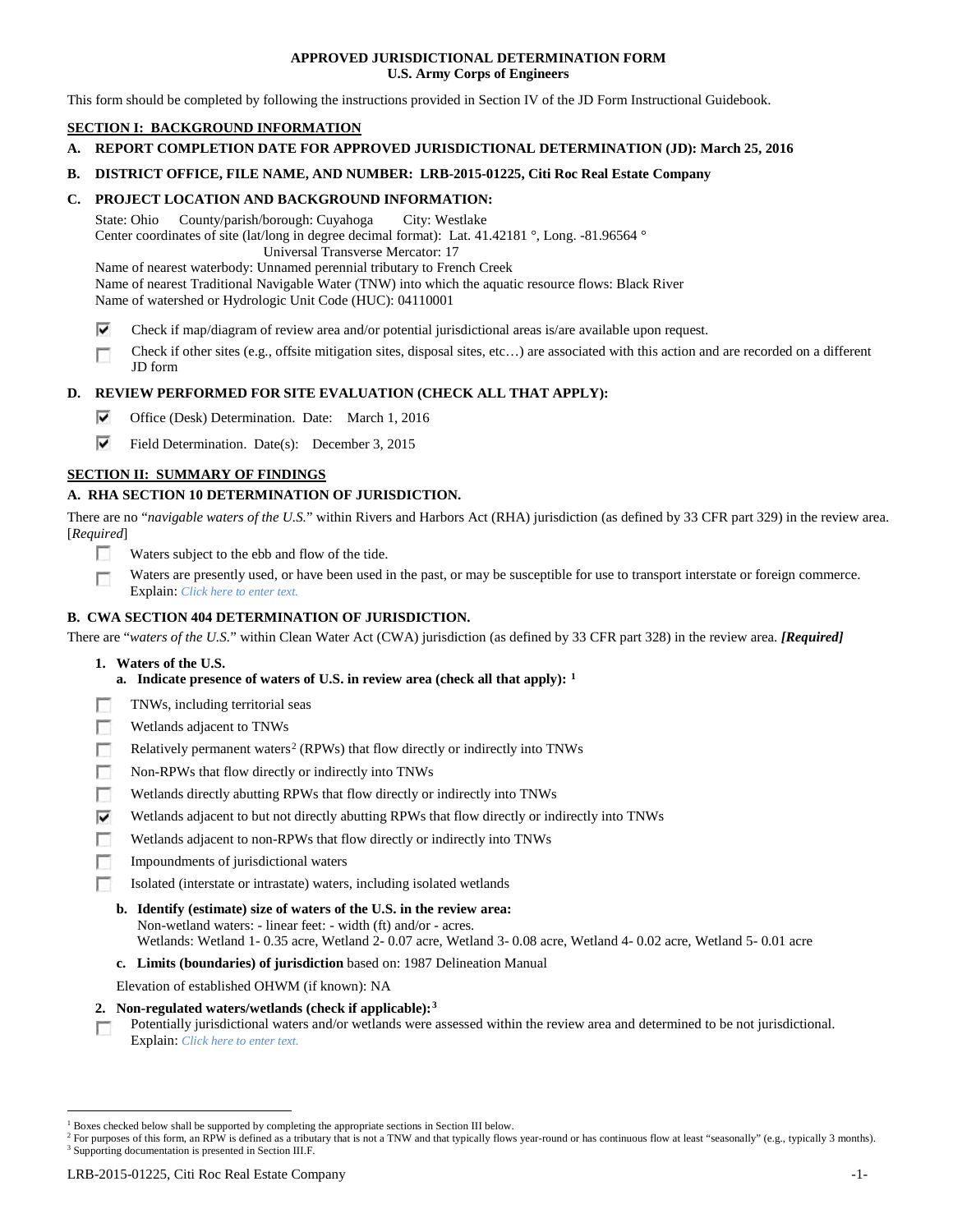#### **SECTION III: CWA ANALYSIS**

#### **A. TNWs AND WETLANDS ADJACENT TO TNWs**

**The agencies will assert jurisdiction over TNWs and wetlands adjacent to TNWs. If the aquatic resource is a TNW, complete Section III.A.1 and Section III.D.1. only; if the aquatic resource is a wetland adjacent to a TNW, complete Sections III.A.1 and 2 and Section III.D.1.; otherwise, see Section III.B below**.

- **1. TNW**  Identify TNW: *Click here to enter text.* Summarize rationale supporting determination: *Click here to enter text.*
- **2. Wetland adjacent to TNW**

Summarize rationale supporting conclusion that wetland is "adjacent": *Click here to enter text.*

## **B. CHARACTERISTICS OF TRIBUTARY (THAT IS NOT A TNW) AND ITS ADJACENT WETLANDS (IF ANY):**

**This section summarizes information regarding characteristics of the tributary and its adjacent wetlands, if any, and it helps determine whether or not the standards for jurisdiction established under Rapanos have been met.** 

**The agencies will assert jurisdiction over non-navigable tributaries of TNWs where the tributaries are "relatively permanent waters" (RPWs), i.e. tributaries that typically flow year-round or have continuous flow at least seasonally (e.g., typically 3 months). A wetland that directly abuts an RPW is also jurisdictional. If the aquatic resource is not a TNW, but has year-round (perennial) flow, skip to Section III.D.2. If the aquatic resource is a wetland directly abutting a tributary with perennial flow, skip to Section III.D.4.**

**A wetland that is adjacent to but that does not directly abut an RPW requires a significant nexus evaluation. Corps districts and EPA regions will include in the record any available information that documents the existence of a significant nexus between a relatively permanent tributary that is not perennial (and its adjacent wetlands if any) and a traditional navigable water, even though a significant nexus finding is not required as a matter of law.**

**If the waterbody[4](#page-1-0) is not an RPW, or a wetland directly abutting an RPW, a JD will require additional data to determine if the waterbody has a significant nexus with a TNW. If the tributary has adjacent wetlands, the significant nexus evaluation must consider the tributary in combination with all of its adjacent wetlands. This significant nexus evaluation that combines, for analytical purposes, the tributary and all of its adjacent wetlands is used whether the review area identified in the JD request is the tributary, or its adjacent wetlands, or both. If the JD covers a tributary with adjacent wetlands, complete Section III.B.1 for the tributary, Section III.B.2 for any onsite wetlands, and Section III.B.3 for all wetlands adjacent to that tributary, both onsite and offsite. The determination whether a significant nexus exists is determined in Section III.C below.**

**1. Characteristics of non-TNWs that flow directly or indirectly into TNW**

#### **(i) General Area Conditions:**

Watershed size: 809 square miles Drainage area: 2 square miles

Average annual rainfall: 38.73 inches Average annual snowfall: 62.4 inches

#### **(ii) Physical Characteristics:**

- (a) Relationship with TNW:
	- Tributary flows directly into TNW.
	- $\triangledown$  Tributary flows through 2 tributaries before entering TNW.

Project waters are 10-15 river miles from TNW. Project waters are 1 (or less) river miles from RPW. Project waters are 5-10 aerial (straight) miles from TNW. Project waters are 1 (or less) aerial (straight) miles from RPW. Project waters cross or serve as state boundaries. Explain: No

Identify flow route to TNW<sup>5</sup>: The unnamed perennial tributary to French Creek flows in a westerly direction into French Creek which then flows in a northwesterly direction into the Black River, a Section 10 Navigable water of the U.S. Tributary stream order, if known: 1

(b) General Tributary Characteristics (check all that apply):

**Tributary is:**  $\forall$  Natural

- Artificial (man-made). Explain:
- Manipulated (man-altered). Explain: Portions of the tributary are straightened and/or culverted.

<span id="page-1-1"></span><span id="page-1-0"></span><sup>&</sup>lt;sup>4</sup> Note that the Instructional Guidebook contains additional information regarding swales, ditches, washes, and erosional features generally and in the arid West.

<sup>5</sup> Flow route can be described by identifying, e.g., tributary a, which flows through the review area, to flow into tributary b, which then flows into TNW.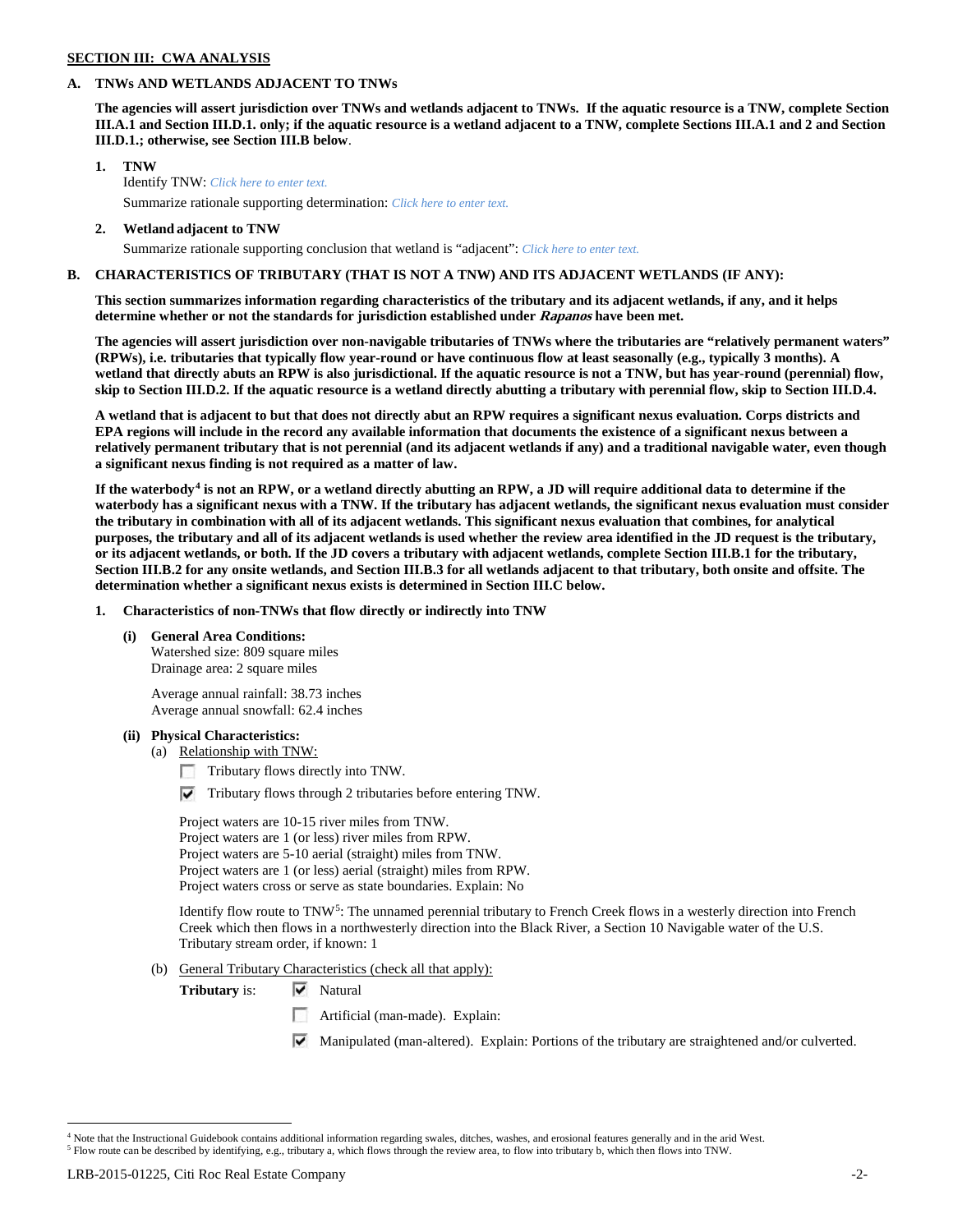**Tributary** properties with respect to top of bank (estimate): Average width: 5-10 feet Average depth: 1-5 feet Average side slopes: 2:1 Primary tributary substrate composition (check all that apply): ⊽  $\overline{\phantom{a}}$  Sands  $\overline{\phantom{a}}$  Concrete ⊽ Cobbles **V** Gravel Muck Bedrock **Vegetation.** Type/% cover: *Click here to enter text.*  $\sim$ Other. Explain: *Click here to enter text.* Tributary condition/stability [e.g., highly eroding, sloughing banks]. Explain: Unknown Presence of run/riffle/pool complexes. Explain: Unknown Tributary geometry: Relatively Straight Tributary gradient (approximate average slope): Less than 5  $(c)$  Flow: Tributary provides for: Perennial Flow Estimate average number of flow events in review area/year: 1 Describe flow regime: Tributary flows perennially with no break in flow. Other information on duration and volume: Aerial photographs during multiple months of multiple years and during both leafon and leaf-off conditions indicate water in the channel. Surface flow is: Confined Characteristics: Flow is confined to a defined channel and/or culvert. Subsurface flow: Unknown Explain findings: *Click here to enter text.* Dye (or other) test performed: *Click here to enter text.* Tributary has (check all that apply): Bed and banks  $\triangleright$  OHWM<sup>[6](#page-2-0)</sup> (check all indicators that apply):  $\vert \cdot \vert$  clear, natural line impressed on the bank  $\vert \cdot \vert$  the presence of litter and debris  $\Box$  changes in the character of soil  $\Box$  destruction of terrestrial vegetation  $\Box$  shelving the presence of wrack line  $\triangledown$  vegetation matted down, bent, or absent  $\triangledown$  sediment sorting  $\Box$  leaf litter disturbed or washed away  $\Box$  scour  $\Box$  sediment deposition  $\Box$  multiple observed or predicted flow events **Example 1** abrupt change in plant community *Click here to enter text.* other (list): *Click here to enter text.* Discontinuous OHWM.<sup>7</sup> Explain: *Click here to enter text.* If factors other than the OHWM were used to determine lateral extent of CWA jurisdiction (check all that apply):  $\Box$  High Tide Line indicated by:  $\Box$  Mean High Water Mark indicated by: oil or scum line along shore objects  $\Box$  survey to available datum;  $\Box$  fine shell or debris deposits (foreshore)  $\Box$  physical markings; physical markings/characteristics  $\Box$  vegetation lines/changes in vegetation types.  $\Box$  tidal gauges other (list): *Click here to enter text.* **(iii) Chemical Characteristics:** Characterize tributary (e.g., water color is clear, discolored, oily film; water quality; general watershed characteristics, etc.). Explain: Unknown. See IIB1iii for watershed description.

Identify specific pollutants, if known: Tributary receives runoff from roads and surrounding residential, agricultural, and commercial development which includes road salt/sand, lawn chemicals, and agricultural chemicals and nutrients.

#### **(iv) Biological Characteristics. Channel supports (check all that apply):**

 $\nabla$  Riparian corridor. Characteristics (type, average width): Tributary has a variable riparian corridor which includes both emergent vegetation and forested habitat ranging from 0 to 500+ feet in width.

<span id="page-2-1"></span><span id="page-2-0"></span> <sup>6</sup> <sup>6</sup>A natural or man-made discontinuity in the OHWM does not necessarily sever jurisdiction (e.g., where the stream temporarily flows underground, or where the OHWM has been removed by development or agricultural practices). Where there is a break in the OHWM that is unrelated to the waterbody's flow regime (e.g., flow over a rock outcrop or through a culvert), the agencies will look for indicators of flow above and below the break. 7 Ibid.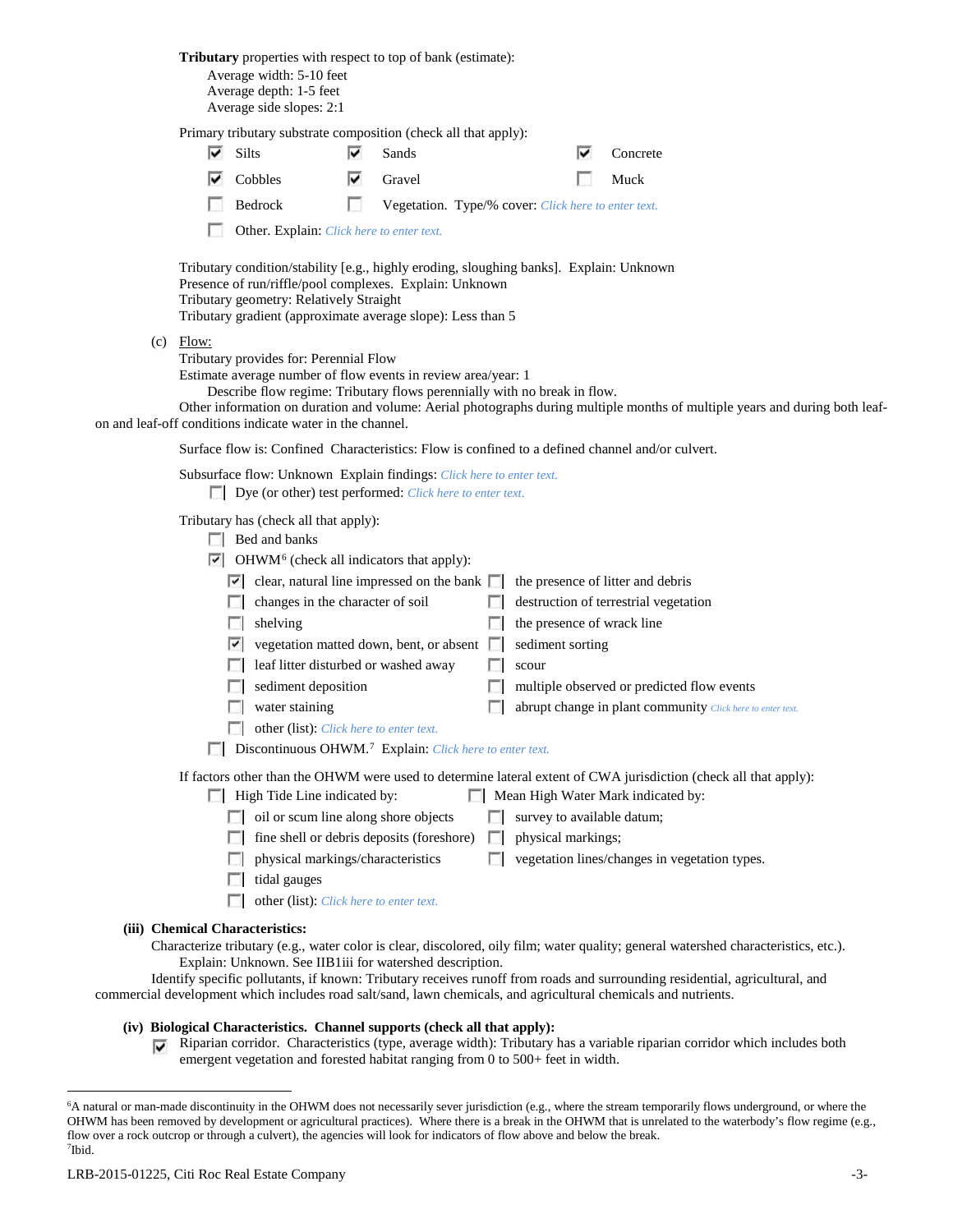- Wetland fringe. Characteristics: *Click here to enter text.*
- $\overline{\triangledown}$  Habitat for:
	- Federally Listed species. Explain findings: *Click here to enter text.*
	- Fish/spawn areas. Explain findings: *Click here to enter text.*
	- п Other environmentally-sensitive species. Explain findings: *Click here to enter text.*
	- $\blacktriangledown$  Aquatic/wildlife diversity. Explain findings: Tributary provides perennial flow which supports aquatic flora and fauna.

#### **2. Characteristics of wetlands adjacent to non-TNW that flow directly or indirectly into TNW**

#### **(i) Physical Characteristics:**

(a) General Wetland Characteristics:

Properties:

Wetland size: Wetland 1- 0.35 acre, Wetland 2- 0.07 acre, Wetland 3- 0.08 acre, Wetland 4- 0.02 acre, Wetland 5- 0.01

acre

Wetland type. Explain: Wetlands are all Palustrine Forested wetlands Wetland quality. Explain: Wetlands are of moderate quality. Project wetlands cross or serve as state boundaries. Explain: No.

(b) General Flow Relationship with Non-TNW:

Flow is: Ephemeral Flow Explain: Wetlands drain to non-TNW during and after precipitation events, snow events, and during high water table events.

Surface flow is: Overland Sheetflow

Characteristics: Wetlands 1 through 5 all drain northwest downslope via overland sheet flow to a non-jurisdictional drainageway (off-site) and a storm drain (off-site) in the back yard of a residence on Murfield Way. The storm drain flows less than 2 miles in a northerly direction and outlet to the unnamed perennial tributary to French Creek near the intersection of Hilliard Boulevard and Bradley Road.

Subsurface flow: Unknown Explain findings: NA

 $\Box$  Dye (or other) test performed:

## (c) Wetland Adjacency Determination with Non-TNW:

- Directly abutting  $\sim$
- $\overline{\phantom{a}}$ Not directly abutting
	- Discrete wetland hydrologic connection. Explain: Wetlands 1 through 5 all drain northwest downslope via overland ⊽ sheet flow to a non-jurisdictional drainageway (off-site) and a storm drain (off-site) in the back yard of a residence on Murfield Way. The storm drain flows less than 2 miles in a northerly direction and outlet to the unnamed perennial tributary to French Creek near the intersection of Hilliard Boulevard and Bradley Road.
	- Ecological connection. Explain: *Click here to enter text.*
	- Separated by berm/barrier. Explain: *Click here to enter text.*
- (d) Proximity (Relationship) to TNW

Project wetlands are 10-15 river miles from TNW. Project waters are 5-10 aerial (straight) miles from TNW. Flow is from: Wetland to Navigable Waters

Estimate approximate location of wetland as within the 500-year or greater floodplain.

# **(ii) Chemical Characteristics:**

Characterize wetland system (e.g., water color is clear, brown, oil film on surface; water quality; general watershed characteristics; etc.). Explain: No standing water observed in wetlands at time of visit. See IIB1iii for watershed description.

Identify specific pollutants, if known: Wetlands receive runoff from Hillsborough Point and Center Ridge Road which contain road salt during the winter and early spring.

#### **(iii) Biological Characteristics. Wetland supports (check all that apply):**

- Riparian buffer. Characteristics (type, average width): Wetlands have a forested buffer which ranges from 10'-100'+. Wetlands are predominantly surrounded by residential devleopment and roads.
- Vegetation type/percent cover. Explain: 100% forested cover with a varying emergent understory.
- $\triangledown$  Habitat for:
	- Federally Listed species. Explain findings: *Click here to enter text.*
	- Fish/spawn areas. Explain findings: *Click here to enter text.*
	- Other environmentally-sensitive species. Explain findings: *Click here to enter text.*
	- Aquatic/wildlife diversity. Explain findings: Wetland provide habitat for aquatic flora and fauna.

## **3. Characteristics of all wetlands adjacent to the tributary (if any)**

All wetland(s) being considered in the cumulative analysis: 8

Approximately (15.53) acres in total are being considered in the cumulative analysis.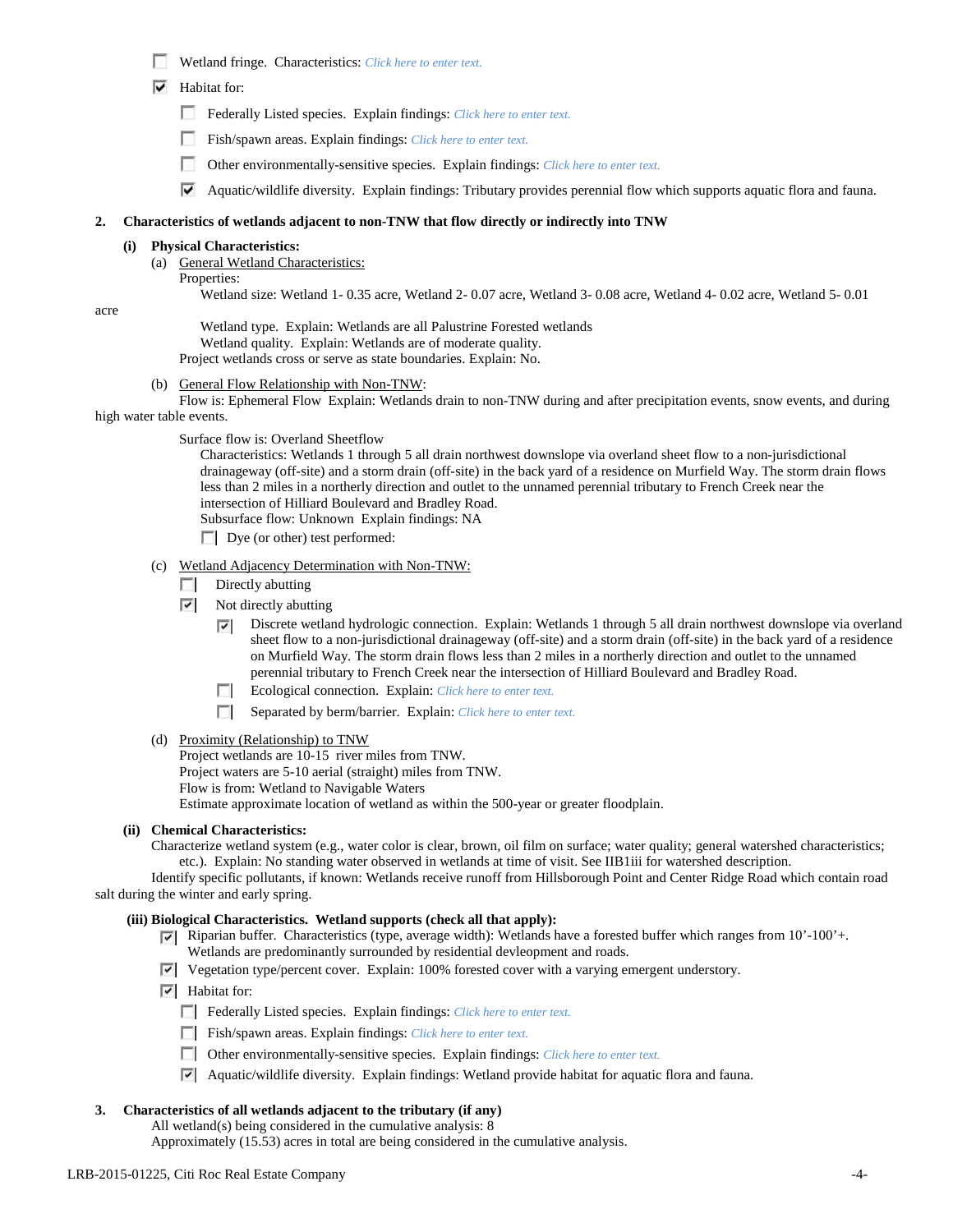For each wetland, specify the following:

| Directly abuts? $(Y/N)$ | Size (in acres) | Directly abuts? $(Y/N)$ | Size (in acres) |
|-------------------------|-----------------|-------------------------|-----------------|
| Wetland 1- No           | 0.35            | Wetland A-No            |                 |
| Wetland 2- No           | 0.07            | Wetland B-No            |                 |
| Wetland 3- No           | 0.08            | Wetland C-No            | Q               |
| Wetland 4- No           | 0.02            |                         |                 |
| Wetland 5- No           | 0.01            |                         |                 |

Summarize overall biological, chemical and physical functions being performed: The wetlands provides the following functions and services: hydrologic flux and storage including floodwater and runoff attenuation and release; sediment and nutrient transport and retention; pollutant attenuation and release; biogeochemical cycling and storage; biological productivity of micro/macro flora and fauna, decomposition, and community structure; and wildlife support including providing habitat.

## **C. SIGNIFICANT NEXUS DETERMINATION**

**A significant nexus analysis will assess the flow characteristics and functions of the tributary itself and the functions performed by any wetlands adjacent to the tributary to determine if they significantly affect the chemical, physical, and biological integrity of a TNW. For each of the following situations, a significant nexus exists if the tributary, in combination with all of its adjacent wetlands, has more than a speculative or insubstantial effect on the chemical, physical and/or biological integrity of a TNW. Considerations when evaluating significant nexus include, but are not limited to the volume, duration, and frequency of the flow of water in the tributary and its proximity to a TNW, and the functions performed by the tributary and all its adjacent wetlands. It is not appropriate to determine significant nexus based solely on any specific threshold of distance (e.g. between a tributary and its adjacent wetland or between a tributary and the TNW). Similarly, the fact an adjacent wetland lies within or outside of a floodplain is not solely determinative of significant nexus.** 

#### **Draw connections between the features documented and the effects on the TNW, as identified in the** *Rapanos* **Guidance and discussed in the Instructional Guidebook. Factors to consider include, for example:**

- Does the tributary, in combination with its adjacent wetlands (if any), have the capacity to carry pollutants or flood waters to TNWs, or to reduce the amount of pollutants or flood waters reaching a TNW?
- Does the tributary, in combination with its adjacent wetlands (if any), provide habitat and lifecycle support functions for fish and other species, such as feeding, nesting, spawning, or rearing young for species that are present in the TNW?
- Does the tributary, in combination with its adjacent wetlands (if any), have the capacity to transfer nutrients and organic carbon that support downstream foodwebs?
- Does the tributary, in combination with its adjacent wetlands (if any), have other relationships to the physical, chemical, or biological integrity of the TNW?

#### *Note: the above list of considerations is not inclusive and other functions observed or known to occur should be documented below:*

- **1. Significant nexus findings for non-RPW that has no adjacent wetlands and flows directly or indirectly into TNWs.** Explain findings of presence or absence of significant nexus below, based on the tributary itself, then go to Section III.D: *Click here to enter text.*
- **2. Significant nexus findings for non-RPW and its adjacent wetlands, where the non-RPW flows directly or indirectly into TNWs.**  Explain findings of presence or absence of significant nexus below, based on the tributary in combination with all of its adjacent wetlands, then go to Section III.D: *Click here to enter text.*
- **3. Significant nexus findings for wetlands adjacent to an RPW but that do not directly abut the RPW.** Explain findings of presence or absence of significant nexus below, based on the tributary in combination with all of its adjacent wetlands, then go to Section III.D:

The Black River is designated as a Great Lakes Area of Concern (AOC). In the watershed, major municipal and industrial discharges, combined sewer overflows, urban runoff result in high nutrient and organic loads, poor habitat quality, siltation, low dissolved oxygen concentrations, runoff from agricultural land, failing home sewage treatment, and poor stream bank land management are sources of degradation. Among the most visible threats to the Black River is the conversion of farm, forest and stream bank acreage to suburban and commercial uses. In the French Creek sub-basin, one of only 12 designated rapidly developing watersheds in the state, extensive development is resulting in impacts to water quality (Ohio EPA, 2008).

The following actions have been identified for reduction and avoidance of impairments within the Black River Watershed: abate sediment and nutrient loading to surface waters, protect riparian corridors and wetlands, maintain natural flow regimes, address home sewage treatment system impacts, reduction in runoff volume and pollution through stormwater management, discourage unnecessary impervious surfaces, use best management practices for all types of land use, manage livestock access to waters and implement manure management practices, and perform stream restoration to reduce erosion and reconnect streams to natural floodplains (Ohio EPA Division of Surface Water, 2008).

A traceable hydrologic connection exists between on-site Wetlands 1 through 5 and the downstream off-site unnamed perennial tributary to French Creek (tributary). Wetlands 1 through 5 drain north off-site and downslope via overland sheet flow into a storm drain and a non-jurisdictional drainage feature which empties into said storm drain. Drainage patterns were evident between the wetlands and the storm drain. The storm drain flows into a storm sewer system which flows west along Murfield Way, north then east along Prestwick Crossing, and then north along Bradley Road where the storm drain ultimately outlets into the tributary.

The tributary and it's similarly situated wetlands ((identified in Section III(B)(3)) have hydrologic connectivity to the Black River, thereby providing a significant nexus between the tributary and its adjacent wetlands and the downstream TNW. Hydrologic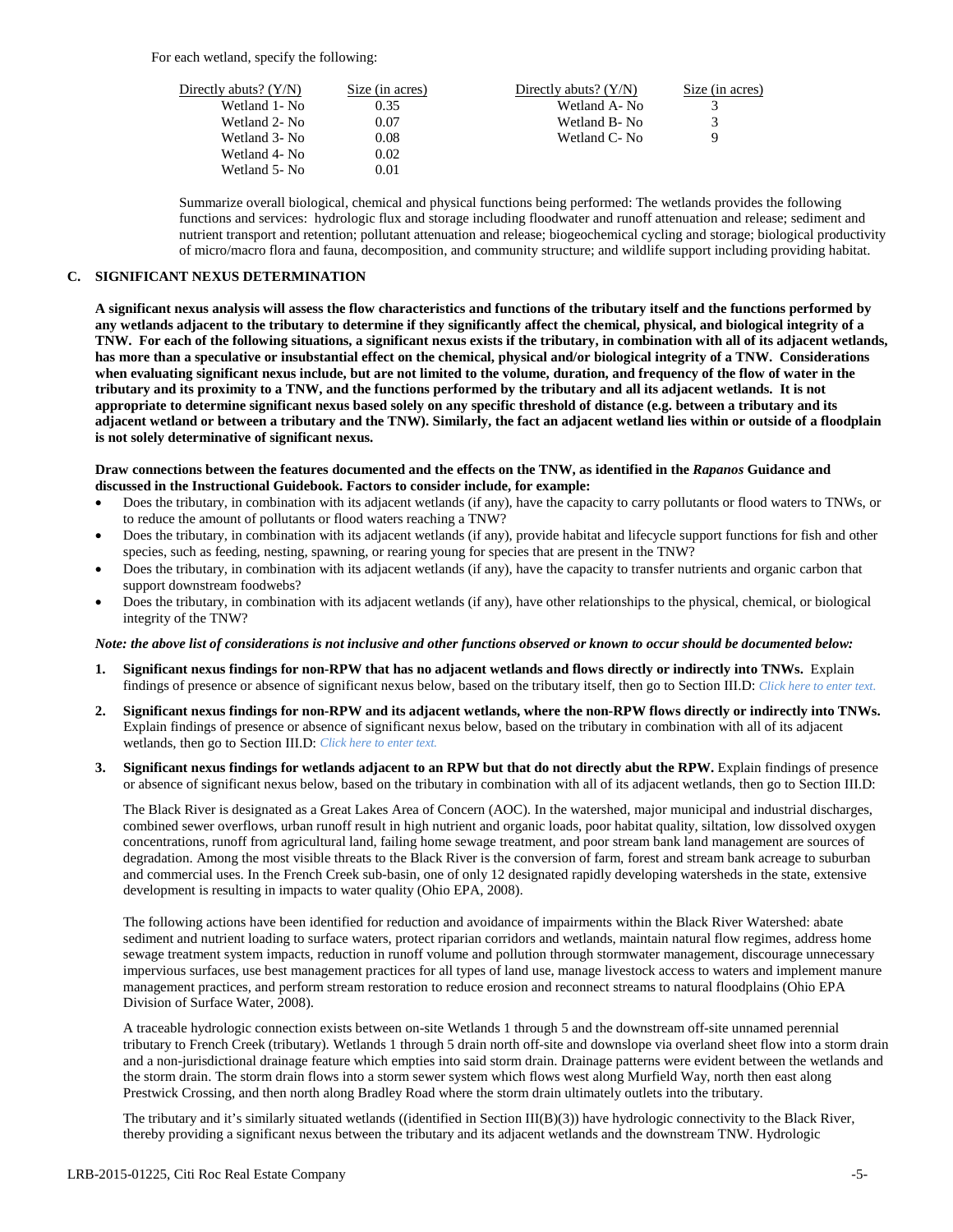connectivity refers to the flow that transports organic matter and nutrients, energy, and aquatic organisms throughout the system (Freeman et al., 2006). The tributary influences the chemistry and physical conditions of the downstream TNW through its hydrologic input, storage, and transport of sediments and energy. Rainfall, snowmelt, and stormwater runoff within the drainage area of the tributary provides hydrology to the downstream receiving waters. The tributary contributes to the chemical and physical make-up of the Black River through its ability to convey sediments, chemicals, nutrients, and contaminants downstream to the Black River. The tributary is surrounded by numerous uses including residential and commercial development, agriculture, transportation infrastructure, and natural land.

The similarly situated wetlands directly affect the nature of the water entering the tributary and its downstream receiving waters, both in quantity and chemical/physical attributes. This occurs through the reduction of runoff rates of water received by the tributary resulting from attenuation and storage of floodwaters; capture of water through evapotranspiration; storage of runoff; and filtering and/or storage of nutrients, chemicals, and sediments contained in rainfall, runoff, or other hydrologic inputs. Ultimately, this affects the downstream TNW, the Black River, as the wetlands alter the amount of flow reaching the TNW and furthermore, any additional matter such as nutrients, chemicals, sediments, and pollutants carried in that flow.

In its current state, the tributary relevant reach which flows through forested land and residential development, is maintaining stream functions that affect the downstream TNW including providing perennial flow, sediment transport, habitat and a movement corridor, etc. The tributary in its current state is aiding in reducing known watershed impairments by providing functional riparian corridors, providing unaltered habitat and undeveloped land, and providing a tributary connected to its natural floodplain.

The adjacent wetlands which receive the majority of their hydrologic input via precipitation and runoff from surrounding residential development and transportation infrastructure, serve to retain and filter runoff containing sediment and pollutants such as road salt that would ultimately reach the downstream TNW in their absence. Maintenance of the wetlands in their natural state prevents impairments from habitat loss; reducing runoff volume as well as sediment and nutrient loading via retention of water within the micro-topographic depression wetlands; and by maintaining natural forestland free of impervious surfaces.

According to the USEPA (2015), "scientific literature unequivocally demonstrates that streams, individually or cumulatively, exert a strong influence on the integrity of downstream waters" and that "all tributary streams, including perennial, intermittent, and ephemeral streams, are physically, chemically, and biologically connected to downstream" waters. Due to the physical, biological, and chemical connectivity of the tributary and its adjacent wetlands as described above, it has been determined that the tributary and its adjacent wetlands have a significant nexus with the downstream TNW, the Black River as the functions and services provided by the tributary and its adjacent wetlands provide more than a speculative effect on the physical integrity of the Black River.

## **D. DETERMINATIONS OF JURISDICTIONAL FINDINGS. THE SUBJECT WATERS/WETLANDS ARE (CHECK ALL THAT APPLY):**

- **1. TNWs and Adjacent Wetlands.** Check all that apply and provide size estimates in review area:
	- TNWs: *#* linear feet *#* width (ft), Or, *#* acres.
	- **Wetlands adjacent to TNWs:** # acres.

## **2. RPWs that flow directly or indirectly into TNWs.**

- Tributaries of TNWs where tributaries typically flow year-round are jurisdictional. Provide data and rationale indicating that tributary is perennial: *Click here to enter text.*.
- Tributaries of TNW where tributaries have continuous flow "seasonally" (e.g., typically three months each year) are jurisdictional.  $\sim$ Data supporting this conclusion is provided at Section III.B. Provide rationale indicating that tributary flows seasonally: *Click here to enter text.*.

Provide estimates for jurisdictional waters in the review area (check all that apply):

- Tributary waters: # linear feet # width (ft).
- Other non-wetland waters: *#* acres.

Identify type(s) of waters: *Click here to enter text.*

## **3. Non-RPWs[8](#page-5-0) that flow directly or indirectly into TNWs.**

 $\Box$  Waterbody that is not a TNW or an RPW, but flows directly or indirectly into a TNW, and it has a significant nexus with a TNW is jurisdictional. Data supporting this conclusion is provided at Section III.C.

Provide estimates for jurisdictional waters within the review area (check all that apply):

- **Tributary waters:** # linear feet # width (ft).
- Other non-wetland waters: *#* acres.

Identify type(s) of waters: *Click here to enter text.*

## **4. Wetlands directly abutting an RPW that flow directly or indirectly into TNWs.**

Wetlands directly abut RPW and thus are jurisdictional as adjacent wetlands.

Wetlands directly abutting an RPW where tributaries typically flow year-round. Provide data and rationale Г. indicating that tributary is perennial in Section III.D.2, above. Provide rationale indicating that wetland is directly abutting an RPW: *Click here to enter text.*

<span id="page-5-0"></span> $\frac{1}{8}$ See Footnote # 3.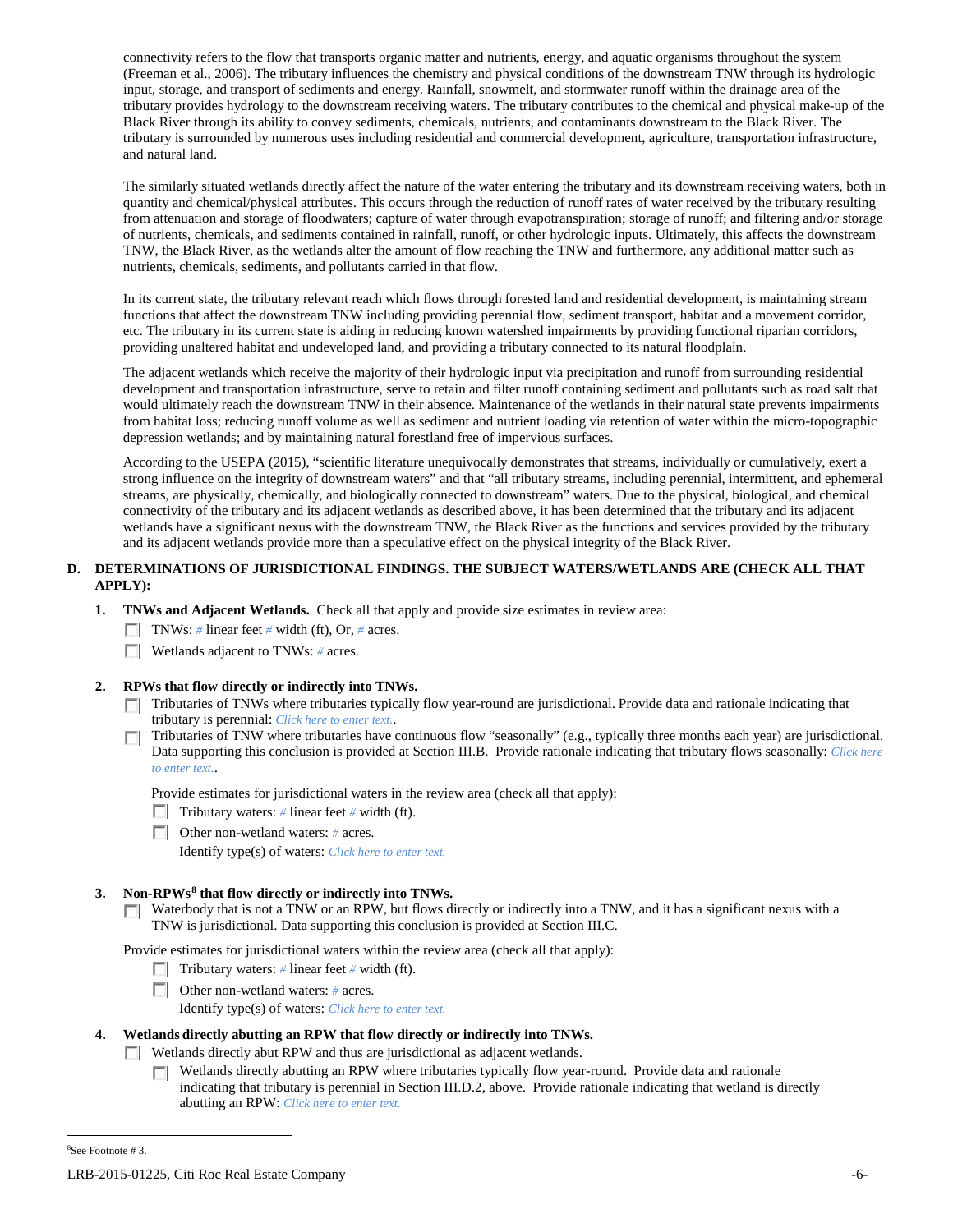Wetlands directly abutting an RPW where tributaries typically flow "seasonally." Provide data indicating that tributary is seasonal in Section III.B and rationale in Section III.D.2, above. Provide rationale indicating that wetland is directly abutting an RPW: *Click here to enter text.*

Provide acreage estimates for jurisdictional wetlands in the review area: *#* acres.

### **5. Wetlands adjacent to but not directly abutting an RPW that flow directly or indirectly into TNWs.**

 $\blacktriangleright$  Wetlands that do not directly abut an RPW, but when considered in combination with the tributary to which they are adjacent and with similarly situated adjacent wetlands, have a significant nexus with a TNW are jurisidictional. Data supporting this conclusion is provided at Section III.C.

Provide acreage estimates for jurisdictional wetlands in the review area: Wetland 1- 0.35 acre, Wetland 2- 0.07 acre, Wetland 3- 0.08 acre, Wetland 4- 0.02 acre, Wetland 5- 0.01 acre

#### **6. Wetlands adjacent to non-RPWs that flow directly or indirectly into TNWs.**

**Netlands adjacent to such waters, and have when considered in combination with the tributary to which they are adjacent** and with similarly situated adjacent wetlands, have a significant nexus with a TNW are jurisdictional. Data supporting this conclusion is provided at Section III.C.

Provide estimates for jurisdictional wetlands in the review area: *#* acres.

### **7. Impoundments of jurisdictional waters. [9](#page-6-0)**

- As a general rule, the impoundment of a jurisdictional tributary remains jurisdictional.
- n Demonstrate that impoundment was created from "waters of the U.S.," or
- Demonstrate that water meets the criteria for one of the categories presented above (1-6), or
- Demonstrate that water is isolated with a nexus to commerce (see E below).

## **E. ISOLATED [INTERSTATE OR INTRA-STATE] WATERS, INCLUDING ISOLATED WETLANDS, THE USE, DEGRADATION OR DESTRUCTION OF WHICH COULD AFFECT INTERSTATE COMMERCE, INCLUDING ANY SUCH WATERS (CHECK ALL THAT APPLY):[10](#page-6-1)**

- which are or could be used by interstate or foreign travelers for recreational or other purposes.
- from which fish or shellfish are or could be taken and sold in interstate or foreign commerce.
- which are or could be used for industrial purposes by industries in interstate commerce.
- Interstate isolated waters.Explain: *Click here to enter text.*
- Other factors.Explain: *Click here to enter text.*

#### **Identify water body and summarize rationale supporting determination:** *Click here to enter text.*

Provide estimates for jurisdictional waters in the review area (check all that apply):

- Tributary waters: # linear feet # width (ft).
- Other non-wetland waters: *#* acres.

Identify type(s) of waters: *Click here to enter text.*

**Wetlands:** # acres.

Г

**In** 

#### **F. NON-JURISDICTIONAL WATERS, INCLUDING WETLANDS (CHECK ALL THAT APPLY):**

- If potential wetlands were assessed within the review area, these areas did not meet the criteria in the 1987 Corps of Engineers Wetland Delineation Manual and/or appropriate Regional Supplements.
- Review area included isolated waters with no substantial nexus to interstate (or foreign) commerce.
	- Prior to the Jan 2001 Supreme Court decision in "*SWANCC*," the review area would have been regulated based solely on the "Migratory Bird Rule" (MBR).
- п Waters do not meet the "Significant Nexus" standard, where such a finding is required for jurisdiction. Explain: *Click here to enter text.*
- n Other: (explain, if not covered above): *Click here to enter text.*

Provide acreage estimates for non-jurisdictional waters in the review area, where the sole potential basis of jurisdiction is the MBR factors (i.e., presence of migratory birds, presence of endangered species, use of water for irrigated agriculture), using best professional judgment (check all that apply):

- Non-wetland waters (i.e., rivers, streams): *#* linear feet *#* width (ft). Г
- Lakes/ponds: # acres.
- Other non-wetland waters: *#* acres. List type of aquatic resource: *Click here to enter text.*.
- Wetlands: *#* acres.

<span id="page-6-0"></span><sup>&</sup>lt;sup>9</sup> To complete the analysis refer to the key in Section III.D.6 of the Instructional Guidebook.

<span id="page-6-1"></span><sup>&</sup>lt;sup>10</sup> Prior to asserting or declining CWA jurisdiction based solely on this category, Corps Districts will elevate the action to Corps and EPA HQ for review consistent with the process described in the Corps/EPA *Memorandum Regarding CWA Act Jurisdiction Following Rapanos.*